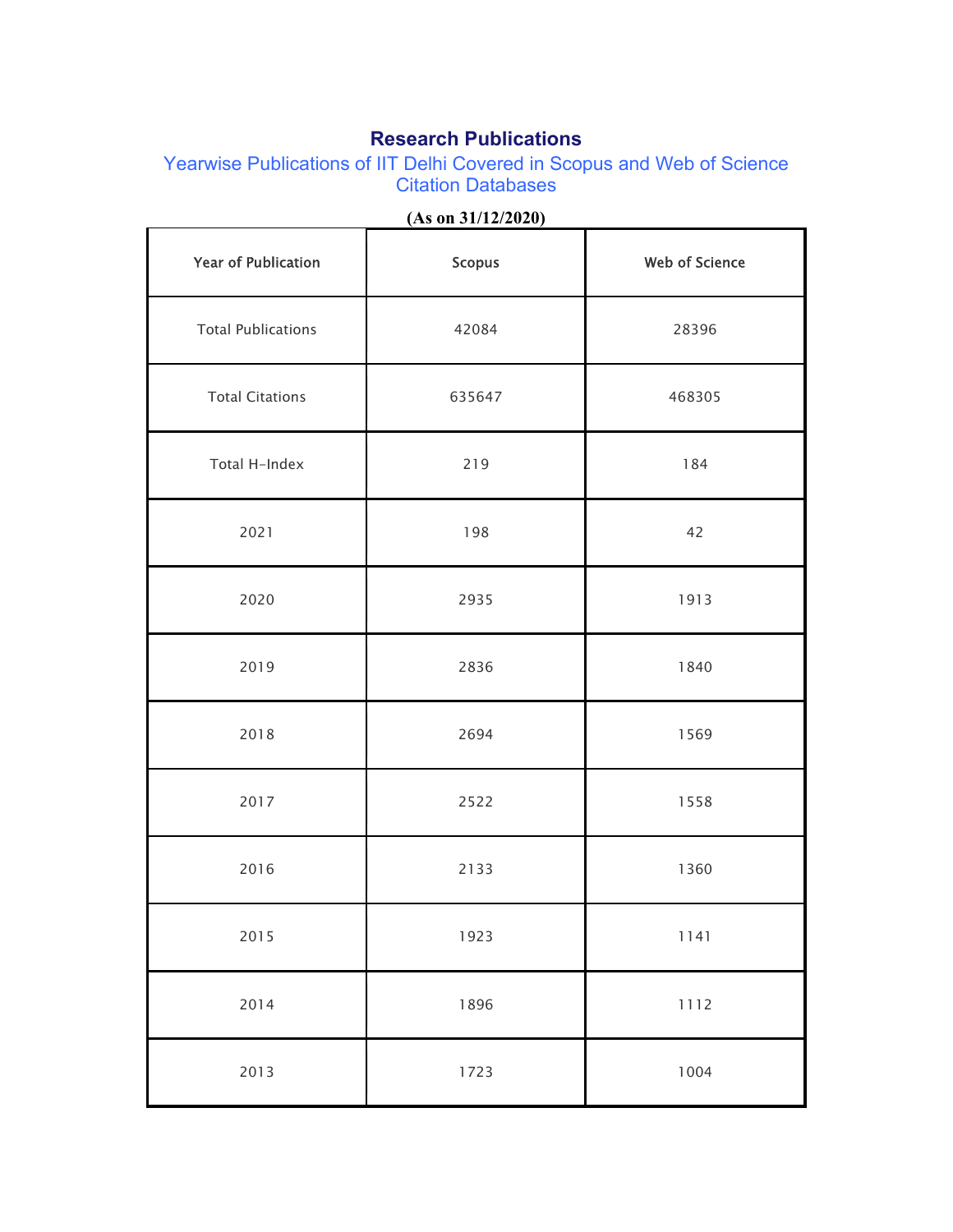| 2012 | 1565 | 873 |
|------|------|-----|
| 2011 | 1442 | 814 |
| 2010 | 1437 | 856 |
| 2009 | 1251 | 812 |
| 2008 | 1307 | 823 |
| 2007 | 1276 | 807 |
| 2006 | 1239 | 703 |
| 2005 | 1031 | 626 |
| 2004 | 812  | 556 |
| 2003 | 709  | 504 |
| 2002 | 576  | 395 |
| 2001 | 504  | 374 |
| 2000 | 517  | 358 |
| 1999 | 457  | 318 |
| 1998 | 524  | 375 |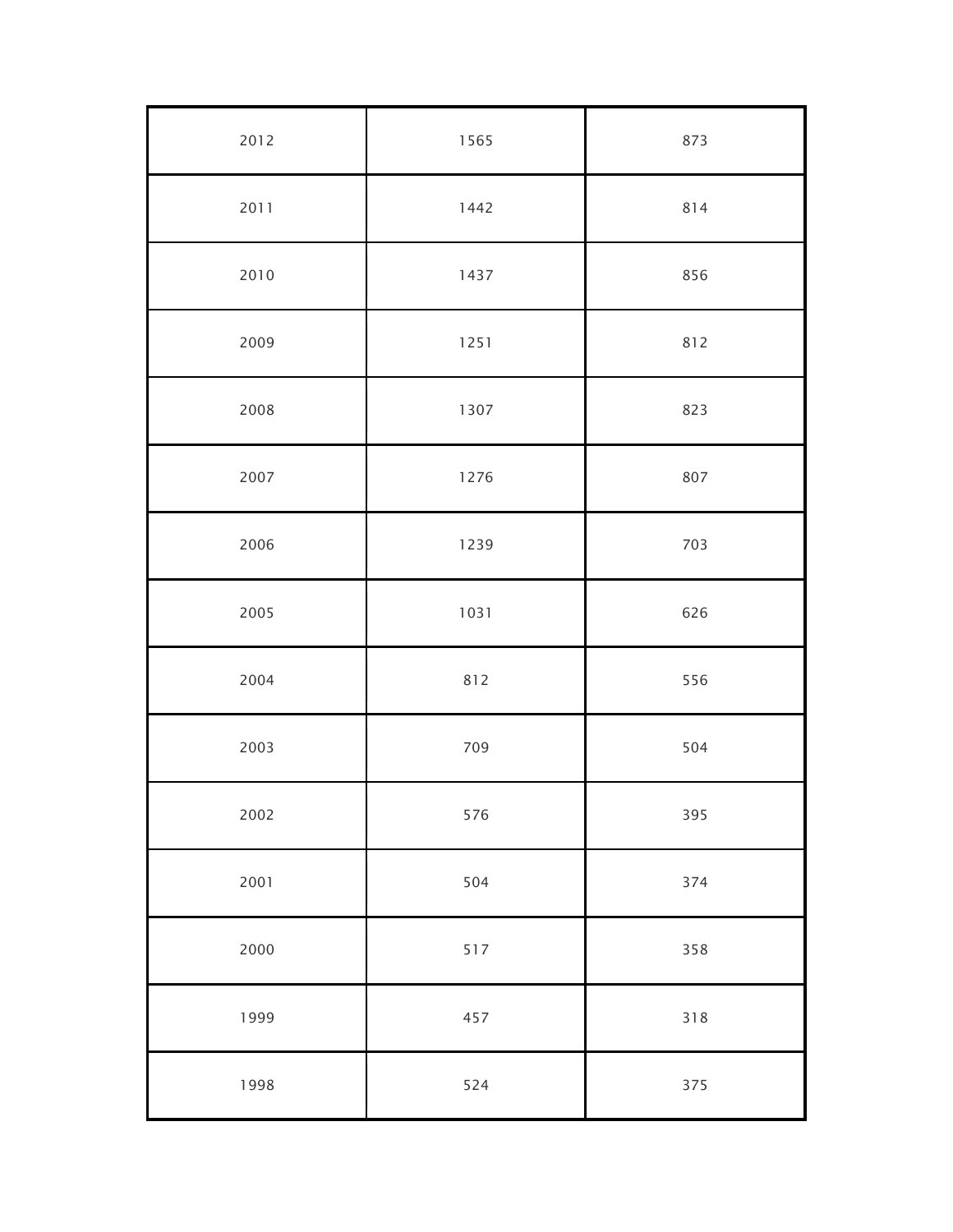| 1997 | 448 | 324 |
|------|-----|-----|
| 1996 | 479 | 355 |
| 1995 | 402 | 356 |
| 1994 | 419 | 374 |
| 1993 | 358 | 301 |
| 1992 | 356 | 305 |
| 1991 | 394 | 324 |
| 1990 | 340 | 289 |
| 1989 | 326 | 315 |
| 1988 | 393 | 351 |
| 1987 | 404 | 362 |
| 1986 | 419 | 349 |
| 1985 | 471 | 373 |
| 1984 | 411 | 396 |
| 1983 | 363 | 390 |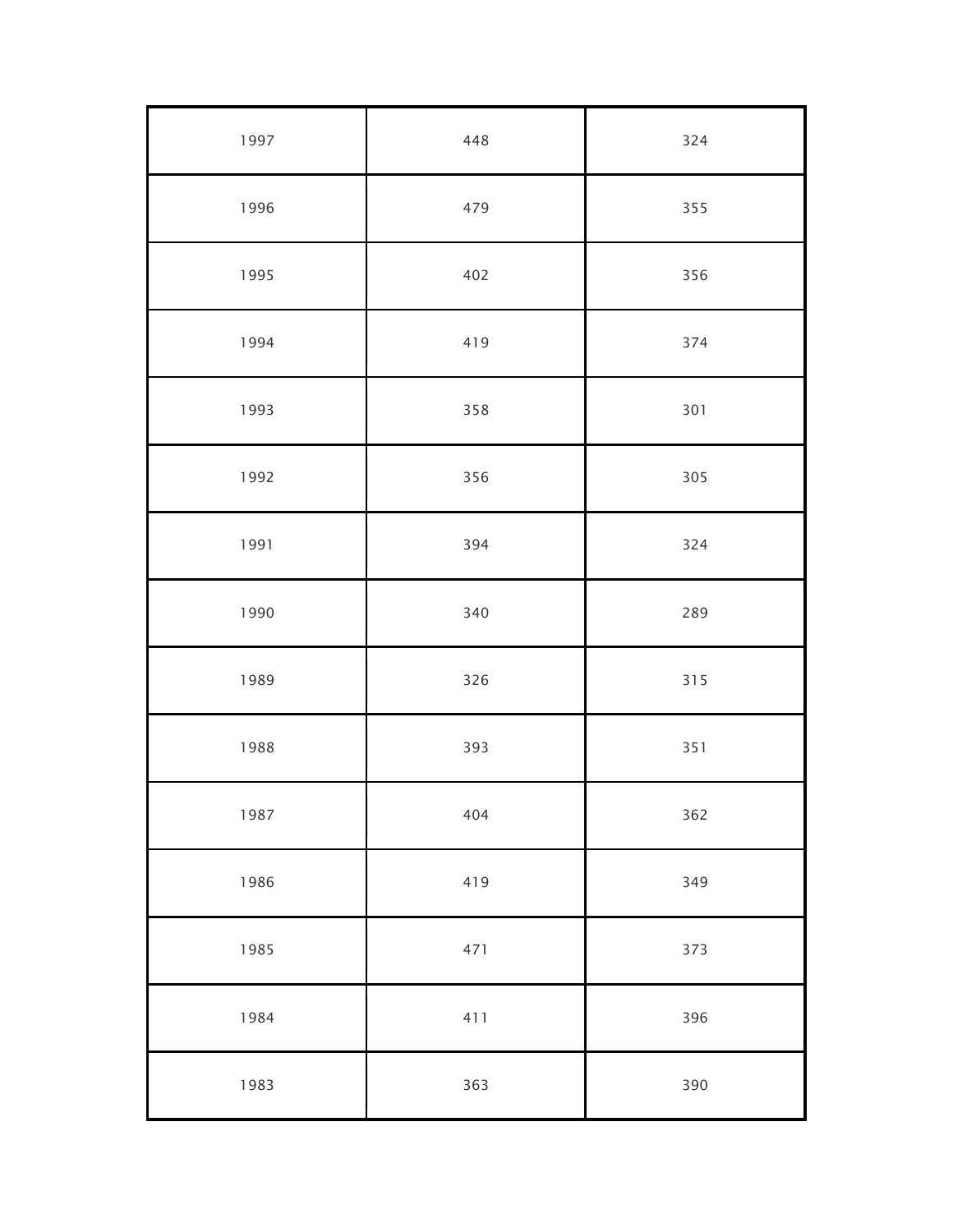| 1982 | 294 | 353          |
|------|-----|--------------|
| 1981 | 266 | 315          |
| 1980 | 243 | 287          |
| 1979 | 258 | 324          |
| 1978 | 155 | 216          |
| 1977 | 151 | 191          |
| 1976 | 158 | 209          |
| 1975 | 142 | 190          |
| 1974 | 158 | 197          |
| 1973 | 161 | 191          |
| 1972 | 119 | $20\,$       |
| 1971 | 173 | $01$         |
| 1970 | 133 | 05           |
| 1969 | 58  | $\mathbf{0}$ |
| 1968 | 56  | $\pmb{0}$    |